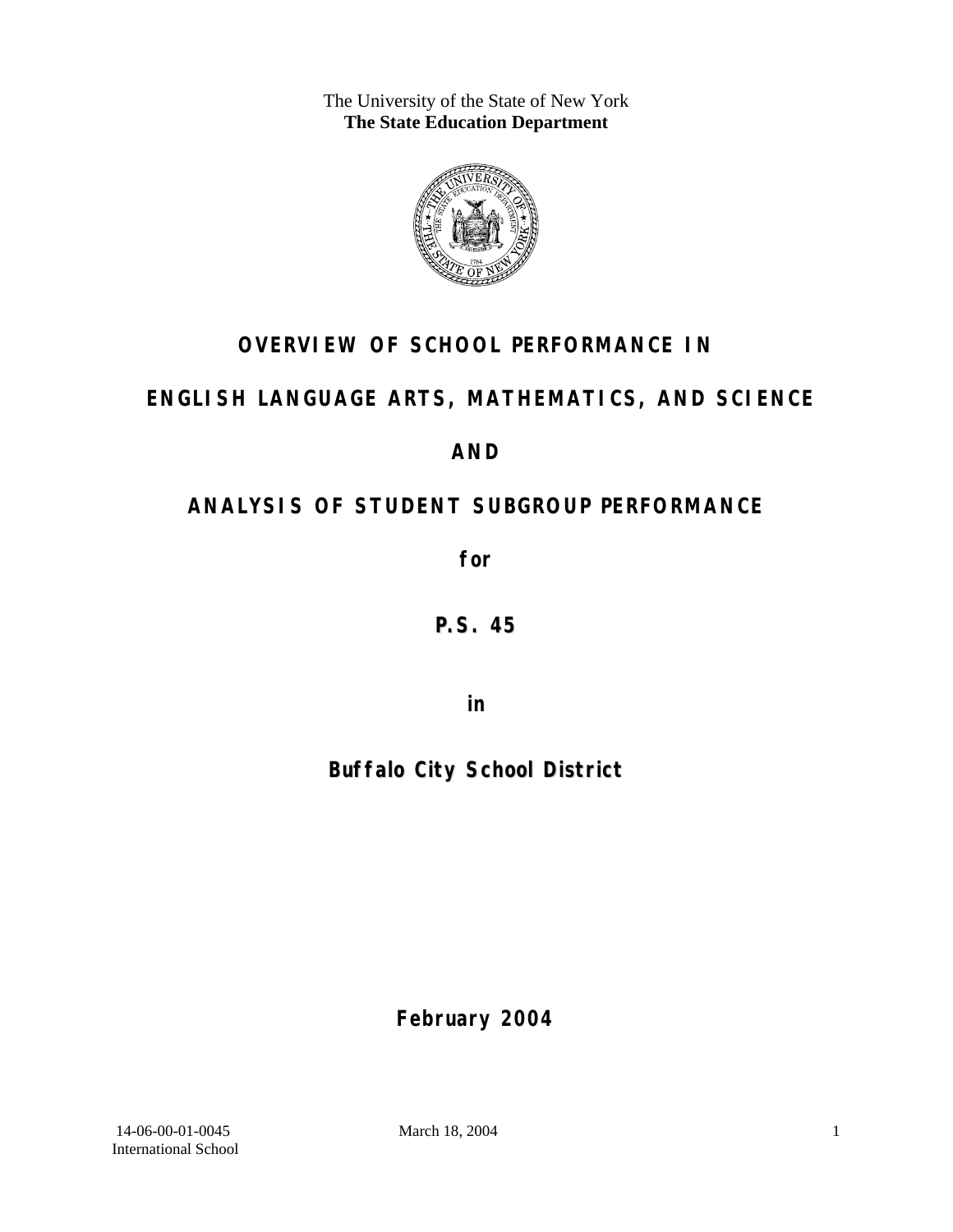### **THE UNIVERSITY OF THE STATE OF NEW YORK**

### **Regents of The University**

| Tonawanda             |
|-----------------------|
| <b>Hollis</b>         |
| Staten Island         |
| New Rochelle          |
| Peru                  |
| Huntington            |
| <b>North Syracuse</b> |
| New York              |
| <b>Belle Harbor</b>   |
| <b>Buffalo</b>        |
| Hartsdale             |
| Albany                |
| <b>Bronx</b>          |
| New York              |
| <b>Binghamton</b>     |
| Rochester             |

#### **President of The University and Commissioner of Education**

RICHARD P. MILLS

**Deputy Commissioner for Elementary, Middle, Secondary and Continuing Education**  JAMES A. KADAMUS

#### **Coordinator, School Operations and Management Services**

CHARLES SZUBERLA

#### **Coordinator, Information and Reporting Services**

MARTHA P. MUSSER

The State Education Department does not discriminate on the basis of age, color, religion, creed, disability, marital status, veteran status, national origin, race, gender, genetic predisposition or carrier status, or sexual orientation in its educational programs, services and activities. Portions of this publication can be made available in a variety of formats, including braille, large print or audio tape, upon request. Inquiries concerning this policy of nondiscrimination should be directed to the Department's Office for Diversity, Ethics, and Access, Room 530, Education Building, Albany, NY 12234. **Requests for additional copies of this publication may be made by contacting the Publications Sales Desk, Room 309, Education Building, Albany, NY 12234.** 

Please address all correspondence about this report that is not related to data corrections to:

*School Report Card Coordinator Information and Reporting Services Team New York State Education Department Room 863 EBA 89 Washington Avenue Albany, NY 12234*  E-mail: *RPTCARD@mail.nysed.gov*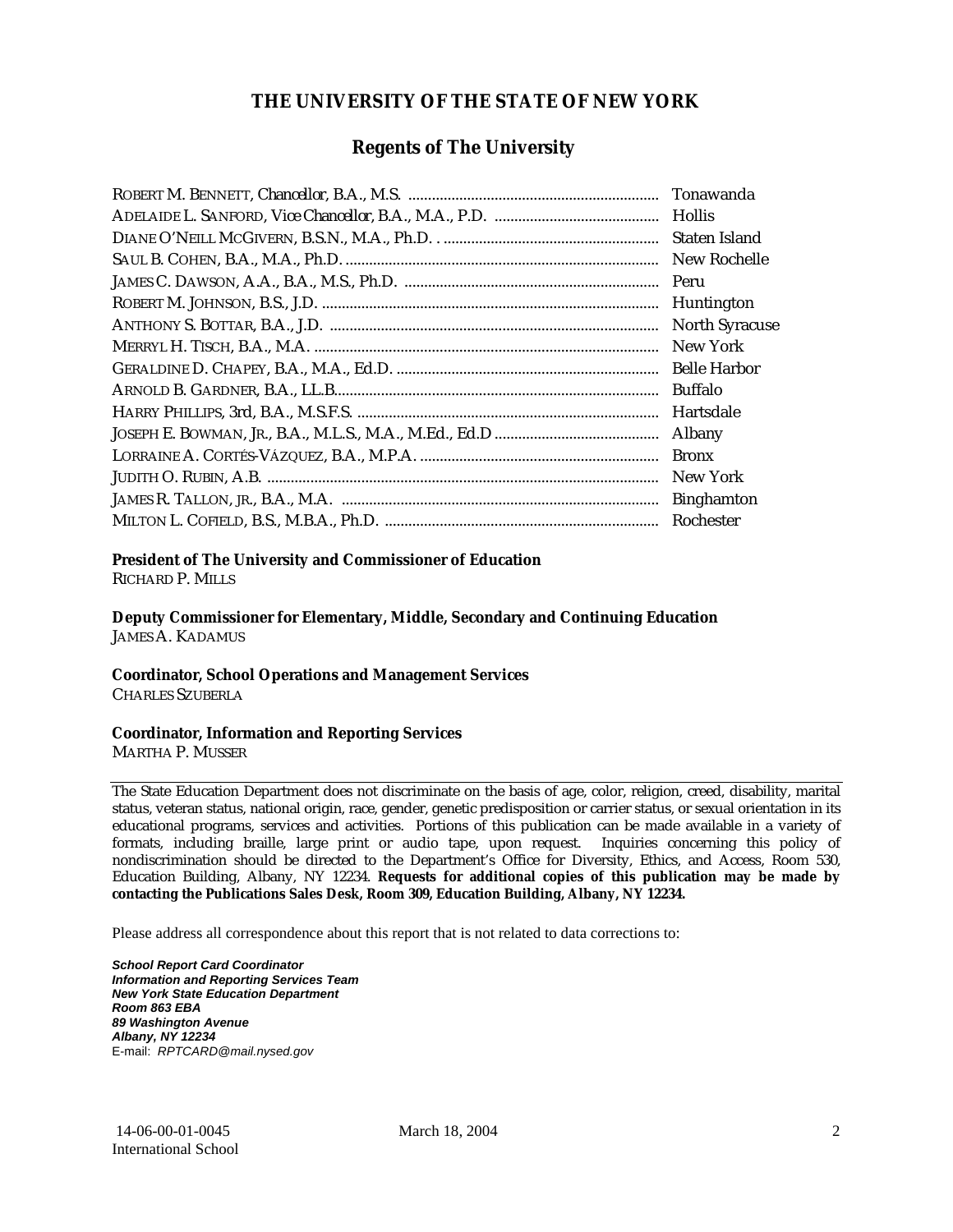The *New York State School Report Card* is an important part of the Board of Regents effort to raise learning standards for all students. It provides information to the public on student performance and other measures of school and district performance. Knowledge gained from the school report card on a school's strengths and weaknesses can be used to improve instruction and services to students.

The *New York State School Report Card* consists of three parts: the *Overview of School Performance in English Language Arts, Mathematics, and Science and Analysis of Student Subgroup Performance,* the *Comprehensive Information Report,* and the *School Accountability Report*. The *Overview and Analysis* presents performance data on measures required by the federal No Child Left Behind Act: English, mathematics, science, and graduation rate. Performance data on other State assessments can be found in the *Comprehensive Information Report*. The *School Accountability Report* provides information as to whether a school is making adequate progress toward enabling all students to achieve proficiency in English and mathematics.

State assessments are designed to help ensure that all students reach high learning standards. They show whether students are getting the foundation knowledge they need to succeed at the elementary, middle, and commencement levels and beyond. The State requires that students who are not making appropriate progress toward the standards receive academic intervention services.

In the *Overview*, performance on the elementary- and middle-level assessments in English language arts and mathematics and on the middle-level science test is reported in terms of mean scores and the percentage of students scoring at each of the four levels. These levels indicate performance on the standards from seriously deficient to advanced proficiency. Performance on the elementary-level science test is reported in terms of mean scores and the percentage of students making appropriate progress. Regents examination scores are reported in four score ranges. Scores of 65 to 100 are passing; scores of 55 to 64 earn credit toward a local diploma (with the approval of the local board of education). Though each elementary- and middle-level assessment is administered to students in a specific grade, secondary-level assessments are taken by students when they complete the coursework for the core curriculum. Therefore, the performance of students at the secondary level is measured for a student cohort rather than a group of students at a particular grade level. Students are grouped in cohorts according to the year in which they first entered grade 9.

The assessment data in the *Overview and Analysis* are for all tested students in the school, including general-education students and students with disabilities. In the *Overview*, each school's performance is compared with that of schools similar in grade level, district resources, and student needs as indicated by income and limited English proficiency (LEP) status. Each district's performance is compared with that of all public schools statewide. In the *Analysis*, performance is disaggregated by race/ethnicity, disability status, gender, LEP status, income level, and migrant status.

Explanations of terms referred to or symbols used in this part of the school report card may be found in the glossary on the last page. Further information on the school report card may be found in the guide, *Understanding Your School Report Card: February 2004*, available on the Information and Reporting Services Web site at www.emsc.nysed.gov/irts.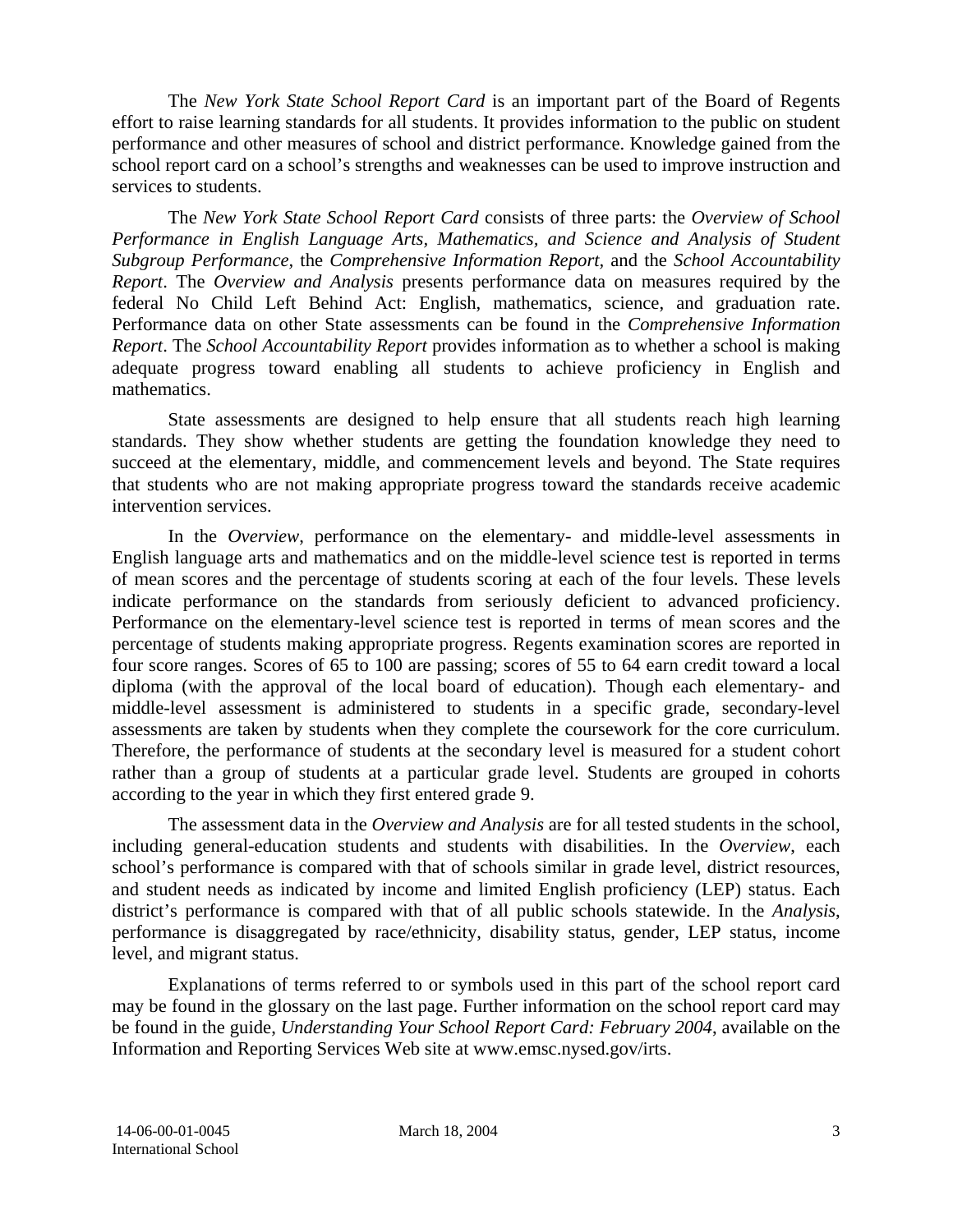# **Overview of School Performance in English Language Arts, Mathematics, and Science**

### **School Profile**

| Principal:<br>Colleen Carota | (716)888-7077<br>Phone: |                           |
|------------------------------|-------------------------|---------------------------|
| <b>Organization</b>          | Grade Range             | <b>Student Enrollment</b> |
| $2002 - 03$                  | <b>PK-8</b>             | 909                       |

| 2001–02 School District-wide Total Expenditure per Pupil | \$12,201 |
|----------------------------------------------------------|----------|
|----------------------------------------------------------|----------|

### **2002–03 Percentage of Core Classes Taught by Highly Qualified Teachers\***

| <b>Number of Core</b><br><b>Classes</b> | <b>Percent Taught</b><br>by Highly<br>Qualified<br><b>Teachers</b> |
|-----------------------------------------|--------------------------------------------------------------------|
|                                         |                                                                    |
| 134                                     | 66%                                                                |
|                                         |                                                                    |

\*For the 2002-03 school year, SED is reporting that teachers of core classes are highly qualified if they are certified to teach those classes. However, No Child Left Behind (NCLB) imposes requirements beyond certification for some teachers to be considered highly qualified. In future years, when New York State uses the NCLB criteria for reporting, certified teachers must fulfill all NCLB requirements to be counted as highly qualified.

#### **2002–03 Percentage of Teachers with No Valid Teaching Certificate\***

| Number of<br><b>Teachers</b> | <b>Percent with No</b><br><b>Valid Teaching</b><br><b>Certificate</b> |
|------------------------------|-----------------------------------------------------------------------|
| 85                           | 16%                                                                   |

\*This count includes teachers with temporary licenses who do not have a valid permanent, provisional, or transitional teaching certificate.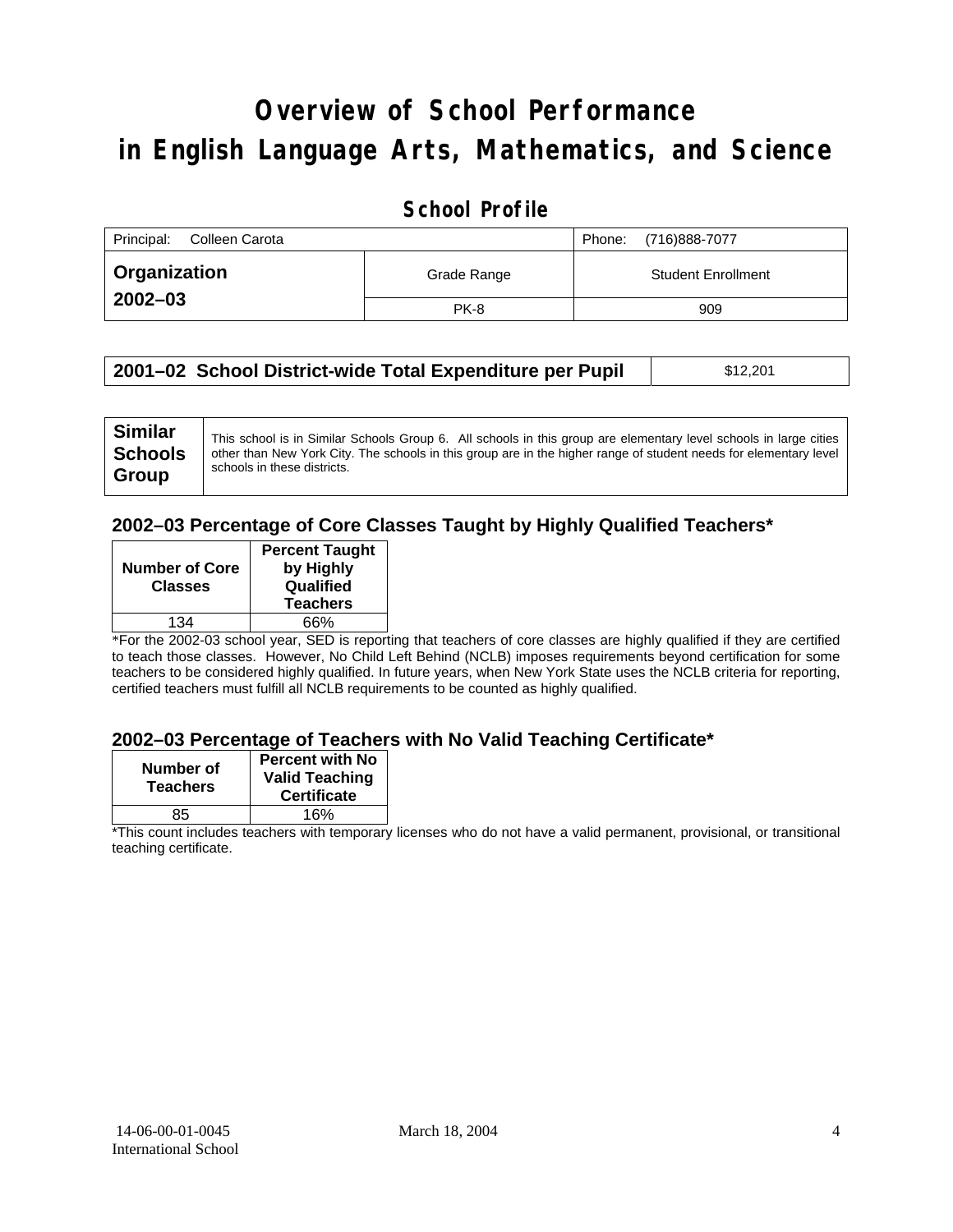English Language Arts



|                                      |                    | <b>Counts of Students Tested</b> |                    |                    |       |                   |
|--------------------------------------|--------------------|----------------------------------|--------------------|--------------------|-------|-------------------|
| Performance at<br><b>This School</b> | Level 1<br>455-602 | Level 2<br>603-644               | Level 3<br>645-691 | Level 4<br>692-800 | Total | <b>Mean Score</b> |
| Jan-Feb 2001                         |                    | 36                               | 18                 |                    | 70    | 636               |
| Jan-Feb 2002                         |                    | 32                               | 22                 |                    | 64    | 633               |
| Feb 2003                             | 16                 | 41                               | 25                 |                    | 85    | 628               |

| Elementary-Level English Language Arts Levels — Listening, Reading, and Writing Standards |                                                                                                               |  |  |  |
|-------------------------------------------------------------------------------------------|---------------------------------------------------------------------------------------------------------------|--|--|--|
| Level 4                                                                                   | These students <b>exceed the standards</b> and are moving toward high performance on the Regents examination. |  |  |  |
| Level 3                                                                                   | These students meet the standards and, with continued steady growth, should pass the Regents examination.     |  |  |  |
| Level 2                                                                                   | These students <b>need extra help</b> to meet the standards and pass the Regents examination.                 |  |  |  |
| Level 1                                                                                   | These students have serious academic deficiencies.                                                            |  |  |  |

**Performance of Limited English Proficient Students Taking the New York State English as a Second Language Achievement Test (NYSESLAT) as the Measure of English Language Arts Achievement**

| Grade 4 | <b>Number</b><br><b>Tested</b> | Level 1 | Level 2 | Level 3 | Level 4              |
|---------|--------------------------------|---------|---------|---------|----------------------|
| 2003    | 29                             |         |         |         | $\overline{A}$<br>יי |

**Performance of Students with Severe Disabilities on the New York State Alternate Assessment (NYSAA) in English** 

| <b>Elementary Level</b> | Number<br>Tested | <b>AA-Level 1</b> | AA-Level 2 | AA-Level 3 | AA-Level 4 |
|-------------------------|------------------|-------------------|------------|------------|------------|
| $2002 - 03$             |                  |                   |            |            |            |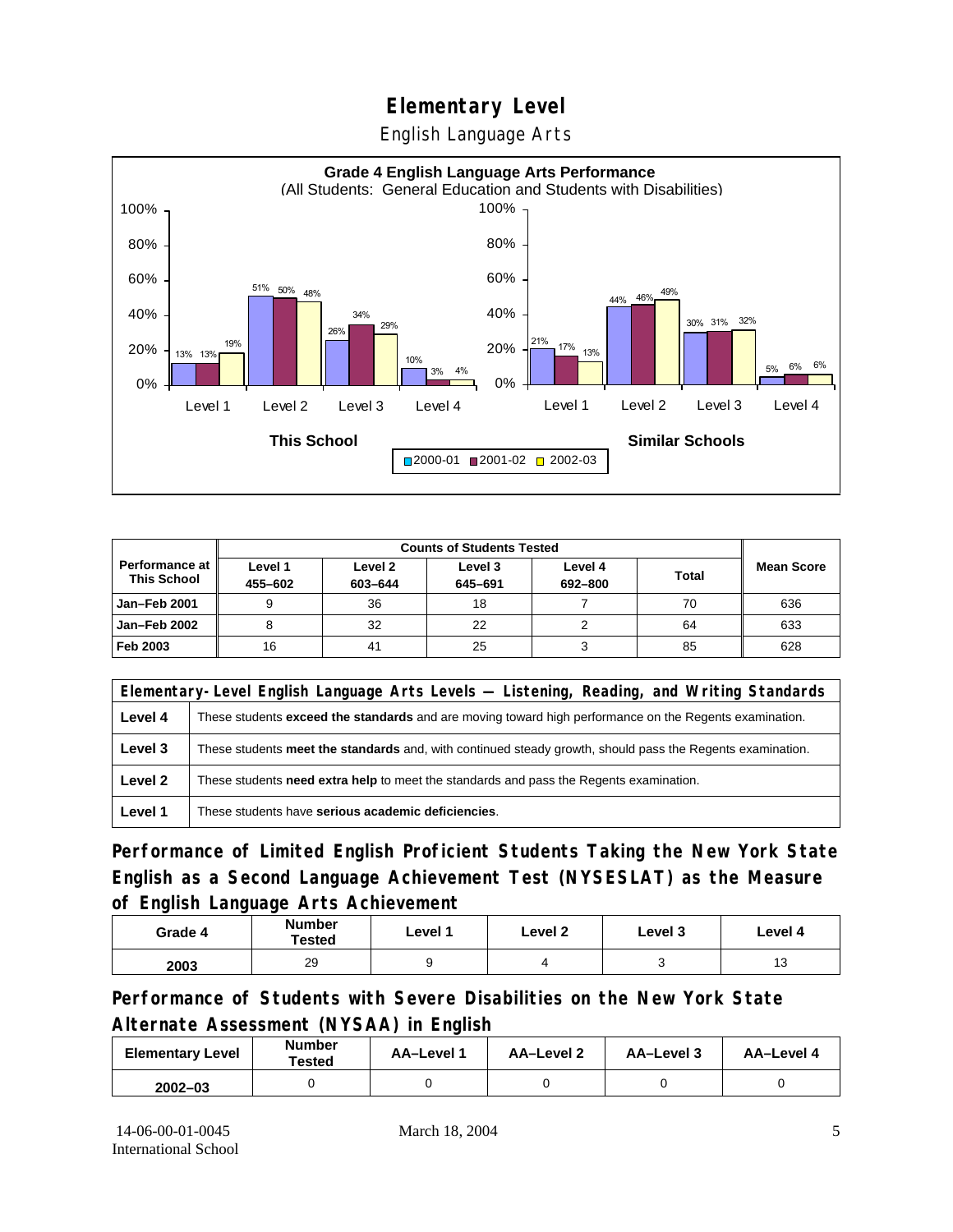### **Mathematics**



|                                        | <b>Counts of Students Tested</b> |                    |                    |                    |              |                   |
|----------------------------------------|----------------------------------|--------------------|--------------------|--------------------|--------------|-------------------|
| Performance at I<br><b>This School</b> | Level 1<br>448-601               | Level 2<br>602-636 | Level 3<br>637-677 | Level 4<br>678-810 | <b>Total</b> | <b>Mean Score</b> |
| <b>May 2001</b>                        |                                  | 18                 | 23                 | 20                 | 68           | 655               |
| May 2002                               |                                  | 14                 | 32                 | 16                 | 64           | 655               |
| May 2003                               | 15                               | 31                 | 55                 | 12                 | 113          | 637               |

|         | Elementary-Level Mathematics Levels -                                                                         |  |  |  |
|---------|---------------------------------------------------------------------------------------------------------------|--|--|--|
|         | Knowledge, Reasoning, and Problem-Solving Standards                                                           |  |  |  |
| Level 4 | These students <b>exceed the standards</b> and are moving toward high performance on the Regents examination. |  |  |  |
| Level 3 | These students meet the standards and, with continued steady growth, should pass the Regents examination.     |  |  |  |
| Level 2 | These students need extra help to meet the standards and pass the Regents examination.                        |  |  |  |
| Level 1 | These students have serious academic deficiencies.                                                            |  |  |  |

## **Performance of Students with Severe Disabilities on the New York State Alternate Assessment (NYSAA) in Mathematics**

| <b>Elementary Level</b> | <b>Number</b><br>Tested | AA-Level 1 | AA-Level 2 | AA-Level 3 | AA-Level 4 |
|-------------------------|-------------------------|------------|------------|------------|------------|
| $2002 - 03$             |                         |            |            |            |            |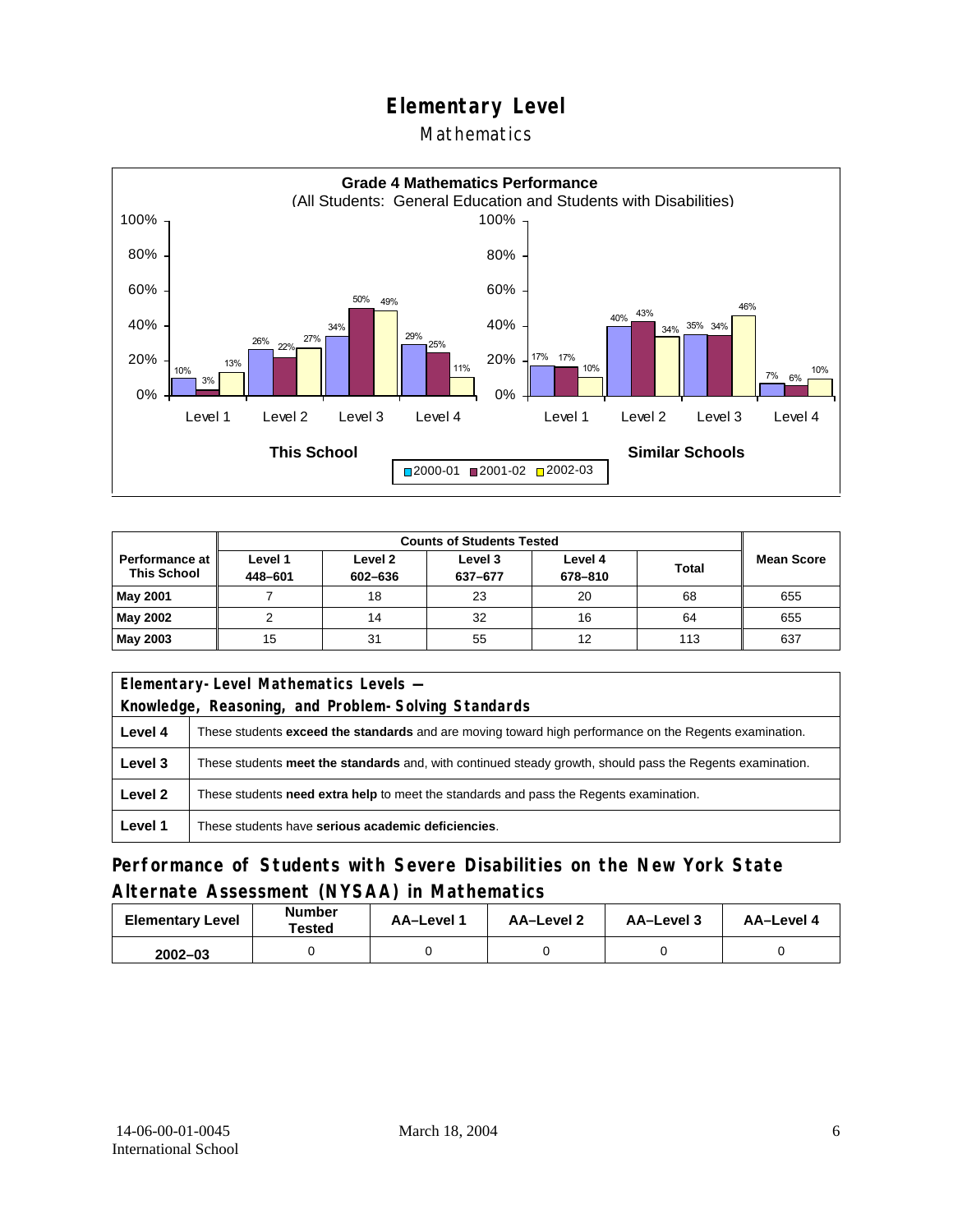Science Multiple-Choice



**All Students** 

|                 |    | Number Tested   Number Above SDL   Mean Score |    |
|-----------------|----|-----------------------------------------------|----|
| May 2001        | 68 | 37                                            | 31 |
| May 2002        | 66 | 44                                            | 32 |
| <b>May 2003</b> | 10 | 54                                            | 28 |

| Grade 4 Science - Knowledge, Reasoning, and Problem-Solving Standards |                                                                                                                                                                                                                                          |  |  |  |  |
|-----------------------------------------------------------------------|------------------------------------------------------------------------------------------------------------------------------------------------------------------------------------------------------------------------------------------|--|--|--|--|
| <b>Multiple-Choice</b><br><b>Test Component</b>                       | This component contains 45 multiple-choice questions based upon the New York State Elementary<br>Science Syllabus and referenced to the New York State Learning Standards for Mathematics, Science<br>and Technology (Elementary Level). |  |  |  |  |
| <b>State Designated</b>                                               | Students who correctly answer fewer than 30 of the 45 questions of the multiple-choice test component                                                                                                                                    |  |  |  |  |
| Level (SDL)                                                           | must receive academic intervention services in the following term of instruction.                                                                                                                                                        |  |  |  |  |
| <b>School Mean</b>                                                    | For the multiple-choice test component, the mean score is the average number of correct answers for                                                                                                                                      |  |  |  |  |
| <b>Scores</b>                                                         | students tested. If all tested students answered all questions correctly, this score would be 45.                                                                                                                                        |  |  |  |  |

# **Elementary Level**

#### Science Performance Test

The elementary-level science test is composed of two sections, the multiple-choice section (described above) and the performance test. The performance test is not used to determine the need for academic intervention services or for accountability purposes because not all students are administered the same three tasks.

| <b>All Students</b>                       |     |    |  |  |  |  |
|-------------------------------------------|-----|----|--|--|--|--|
| <b>Number Tested</b><br><b>Mean Score</b> |     |    |  |  |  |  |
| May 2001                                  | 64  | 32 |  |  |  |  |
| May 2002                                  | 63  | 35 |  |  |  |  |
| <b>May 2003</b>                           | 114 | 26 |  |  |  |  |

### **Performance of Students with Severe Disabilities on the New York State Alternate Assessment (NYSAA) in Science**

| <b>Elementary Level</b> | <b>Number</b><br>Tested | AA-Level 1 | AA-Level 2 | AA-Level 3 | AA-Level 4 |
|-------------------------|-------------------------|------------|------------|------------|------------|
| $2002 - 03$             |                         |            |            |            |            |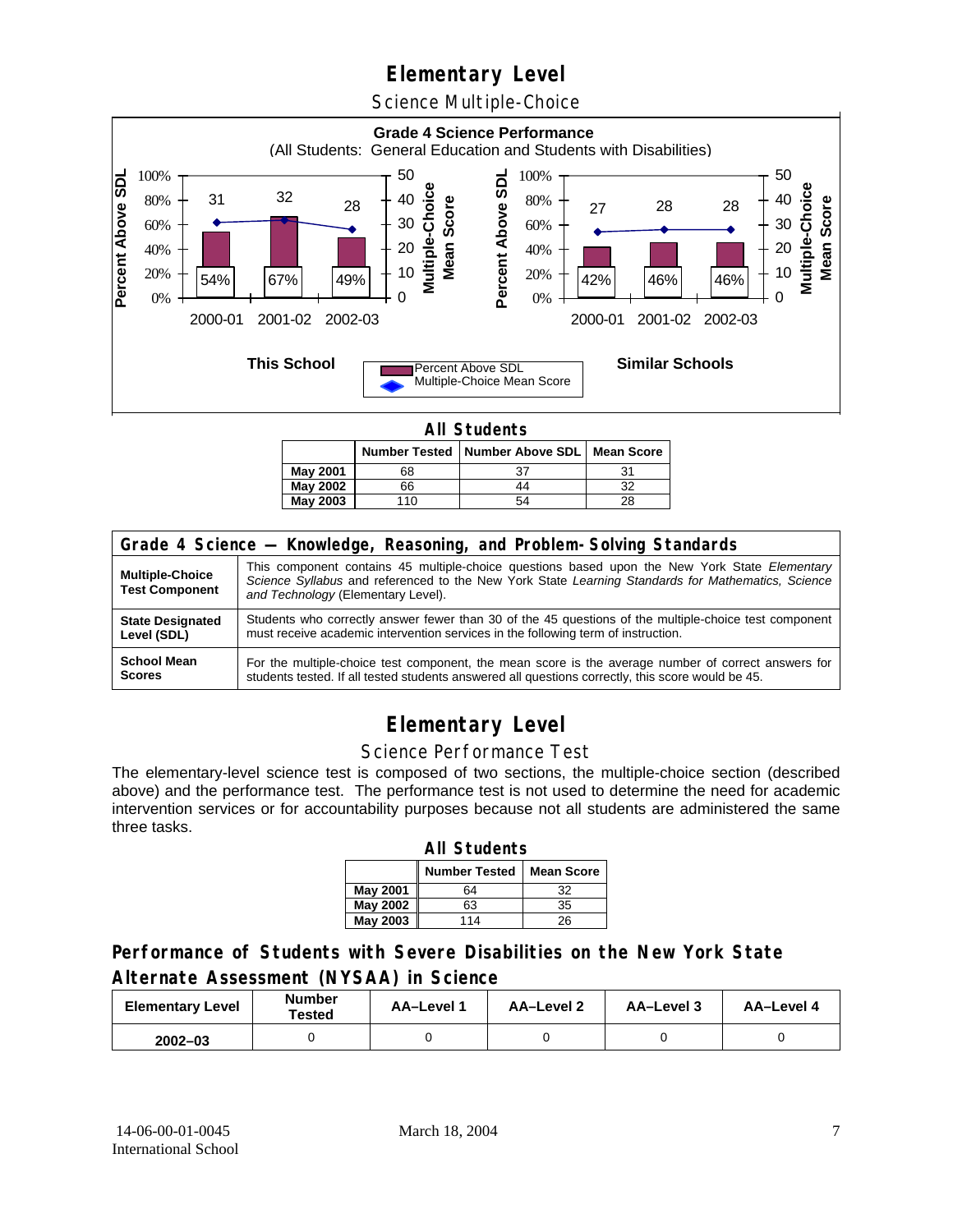English Language Arts



|                                      |                    | <b>Counts of Students Tested</b> |                    |                    |       |                   |  |
|--------------------------------------|--------------------|----------------------------------|--------------------|--------------------|-------|-------------------|--|
| Performance at<br><b>This School</b> | Level 1<br>527-661 | Level 2<br>662-700               | Level 3<br>701-738 | Level 4<br>739-830 | Total | <b>Mean Score</b> |  |
| <b>May 2001</b>                      | 10                 | 45                               | 22                 |                    | 78    | 687               |  |
|                                      | Level 1<br>527-659 | Level 2<br>660-698               | Level 3<br>699-737 | Level 3<br>738-830 | Total |                   |  |
| <b>March 2002</b>                    | 14                 | 51                               | 14                 | 2                  | 81    | 680               |  |
|                                      | Level 1<br>527-657 | Level 2<br>658-696               | Level 3<br>697-736 | Level 4<br>737-830 | Total |                   |  |
| January 2003                         | 14                 | 43                               | 21                 | 2                  | 80    | 677               |  |

|         | Middle-Level English Language Arts Levels - Listening, Reading, and Writing Standards                         |  |  |  |  |
|---------|---------------------------------------------------------------------------------------------------------------|--|--|--|--|
| Level 4 | These students <b>exceed the standards</b> and are moving toward high performance on the Regents examination. |  |  |  |  |
| Level 3 | These students meet the standards and, with continued steady growth, should pass the Regents examination.     |  |  |  |  |
| Level 2 | These students need extra help to meet the standards and pass the Regents examination.                        |  |  |  |  |
| Level 1 | These students have serious academic deficiencies.                                                            |  |  |  |  |

**Performance of Limited English Proficient Students Taking the New York State English as a Second Language Achievement Test (NYSESLAT) as the Measure of English Language Arts Achievement**

| Grade 8 | <b>Number</b><br>Tested | Level 1 | Level 2 | Level 3 | Level 4 |
|---------|-------------------------|---------|---------|---------|---------|
| 2003    | $\sim$<br>$\leq$        |         |         |         | 16      |

**Performance of Students with Severe Disabilities on the New York State Alternate Assessment (NYSAA) in English** 

| Grade 8     | <b>Number</b><br>Tested | <b>AA-Level 1</b> | AA-Level 2 | AA-Level 3 | AA-Level 4 |
|-------------|-------------------------|-------------------|------------|------------|------------|
| $2002 - 03$ |                         |                   |            |            |            |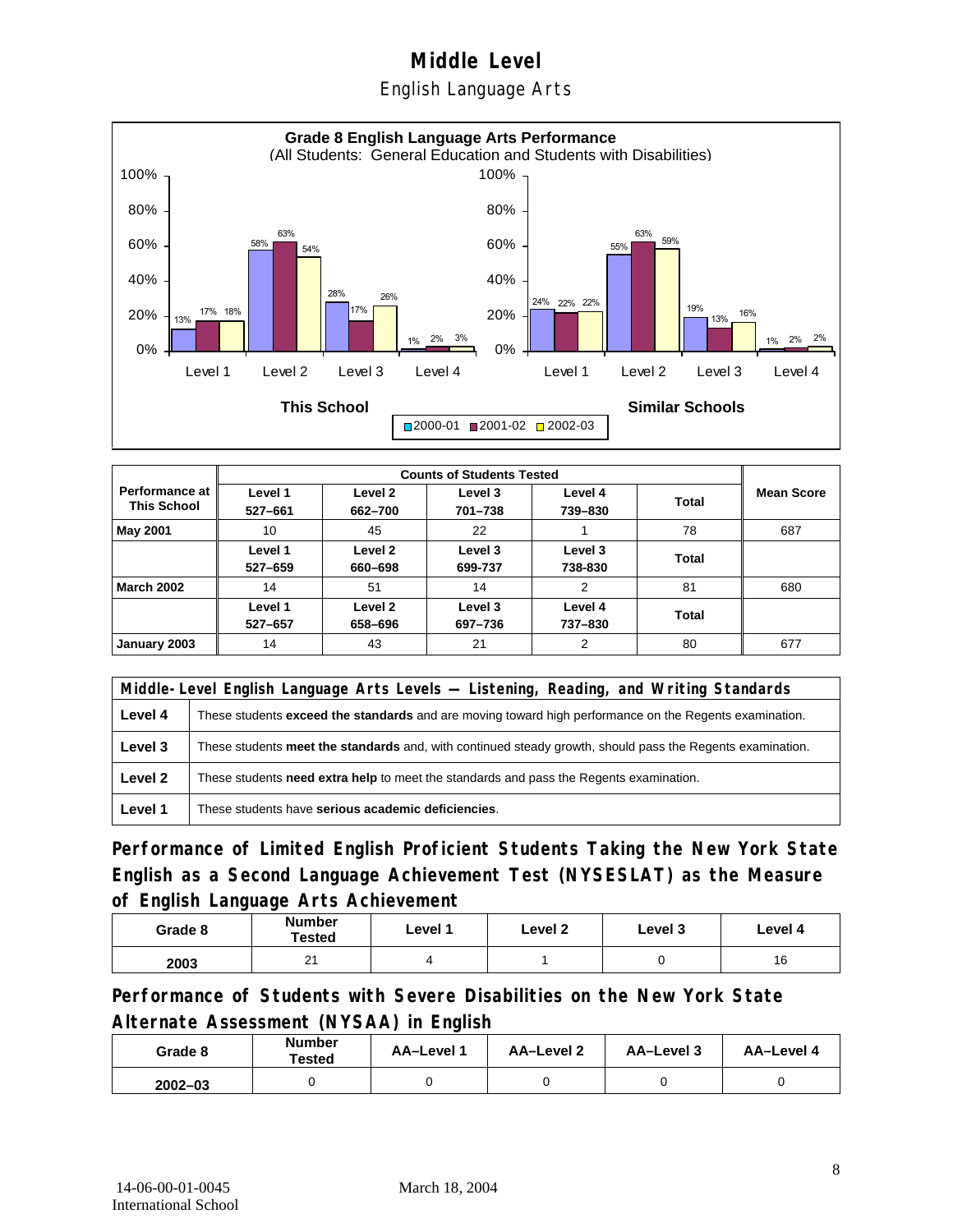### Mathematics



| <b>Counts of Students Tested</b>     |                    |                    |                    |                    |              |                   |
|--------------------------------------|--------------------|--------------------|--------------------|--------------------|--------------|-------------------|
| Performance at<br><b>This School</b> | Level 1<br>517-680 | Level 2<br>681-715 | Level 3<br>716-759 | Level 4<br>760-882 | <b>Total</b> | <b>Mean Score</b> |
| <b>May 2001</b>                      | 27                 | 30                 |                    |                    |              | 695               |
| May 2002                             | 26                 | 33                 | 20                 |                    | 81           | 695               |
| May 2003                             | 26                 | 30                 | 44                 |                    | 105          | 705               |

|         | Middle-Level Mathematics Levels — Knowledge, Reasoning, and Problem-Solving Standards                         |  |  |  |  |
|---------|---------------------------------------------------------------------------------------------------------------|--|--|--|--|
| Level 4 | These students <b>exceed the standards</b> and are moving toward high performance on the Regents examination. |  |  |  |  |
| Level 3 | These students meet the standards and, with continued steady growth, should pass the Regents examination.     |  |  |  |  |
| Level 2 | These students <b>need extra help</b> to meet the standards and pass the Regents examination.                 |  |  |  |  |
| Level 1 | These students have serious academic deficiencies.                                                            |  |  |  |  |

### **Performance of Students with Severe Disabilities on the New York State Alternate Assessment (NYSAA) in Mathematics**

| <b>Middle Level</b> | <b>Number</b><br>Tested | <b>AA–Level</b> 1 | AA-Level 2 | AA-Level 3 | AA-Level 4 |
|---------------------|-------------------------|-------------------|------------|------------|------------|
| $2002 - 03$         |                         |                   |            |            |            |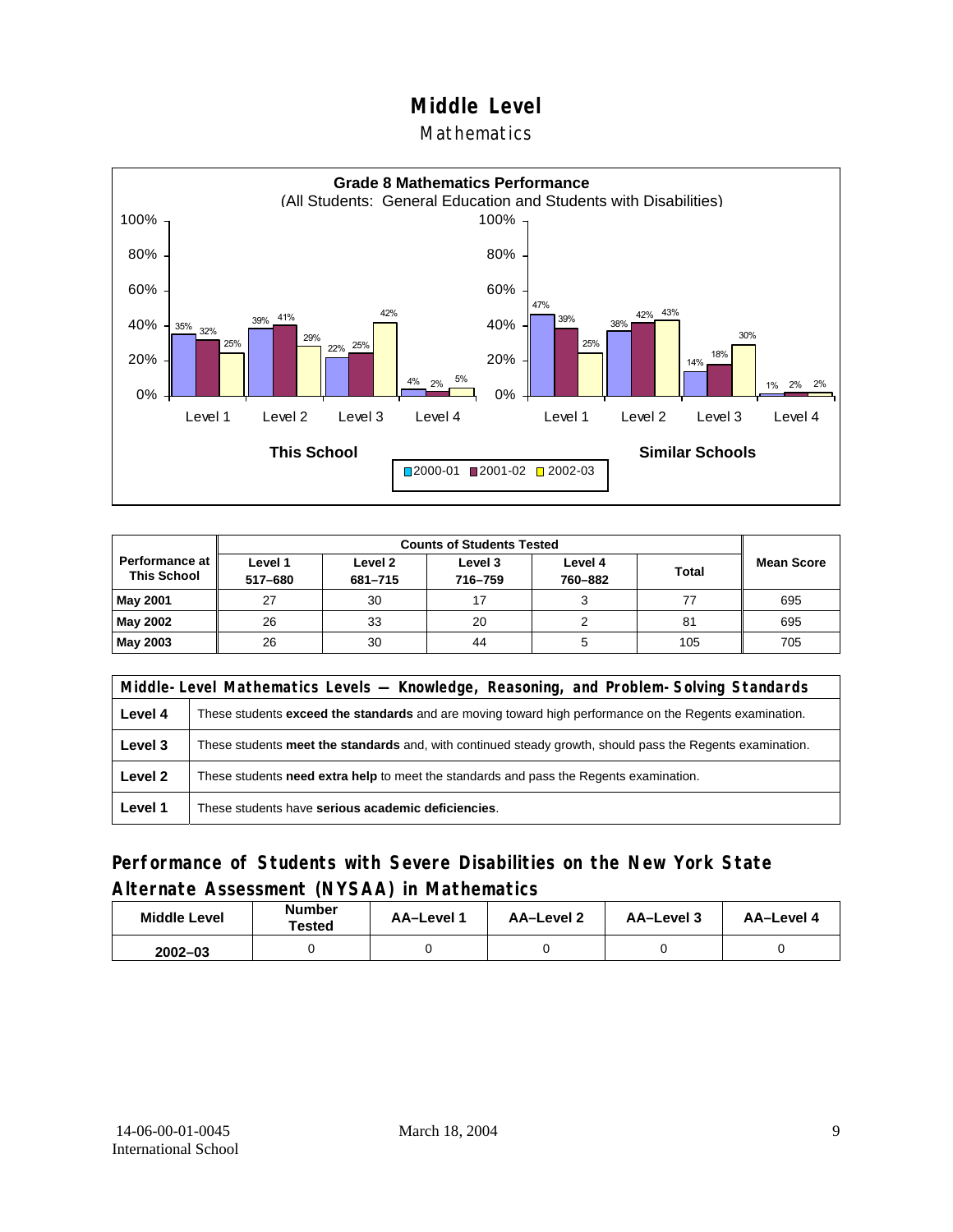#### **Science**



| <b>Performance at This School</b> |                             |         | <b>Mean Score</b> |         |         |       |    |
|-----------------------------------|-----------------------------|---------|-------------------|---------|---------|-------|----|
|                                   |                             | Level 1 | Level 2           | Level 3 | Level 4 | Total |    |
| <b>June 2002</b>                  | <b>Middle-Level Science</b> |         | 24                | 44      |         | 78    | 69 |
|                                   | <b>Regents Science</b>      |         |                   |         |         |       |    |
| January/                          | <b>Middle-Level Science</b> | 10      | 30                | 40      | 21      | 101   | 69 |
| June 2003                         | <b>Regents Science</b>      |         |                   |         |         |       |    |

|         | Middle-Level Science Levels — Knowledge, Reasoning, and Problem-Solving Standards*                                                                                                                  |  |  |  |  |  |  |  |
|---------|-----------------------------------------------------------------------------------------------------------------------------------------------------------------------------------------------------|--|--|--|--|--|--|--|
| Level 4 | These students <b>exceed the standards</b> on the middle-level science test and are moving toward high performance<br>on the Regents examinations or score 85–100 on a Regents science examination. |  |  |  |  |  |  |  |
| Level 3 | These students meet the standards on the middle-level science test and, with continued steady growth, should<br>pass the Regents examinations or score 65–84 on a Regents science examination.      |  |  |  |  |  |  |  |
| Level 2 | These students need extra help to meet the standards for middle-level science and to pass the Regents<br>examinations or score 55–64 on a Regents science examination.                              |  |  |  |  |  |  |  |
| Level 1 | These students have serious academic deficiencies as evidenced in the middle-level science test or score 0–54<br>on a Regents science examination.                                                  |  |  |  |  |  |  |  |

\*Students may demonstrate proficiency in middle-level science by scoring at Level 3 or above on the middle-level science test or by scoring 65 or above on a Regents examination in science.

### **Performance of Students with Severe Disabilities on the New York State Alternate Assessment (NYSAA) in Science**

| Middle-Level | <b>Number</b><br>Tested | AA-Level 1 | AA-Level 2 | AA-Level 3 | AA-Level 4 |  |
|--------------|-------------------------|------------|------------|------------|------------|--|
| $2002 - 03$  |                         |            |            |            |            |  |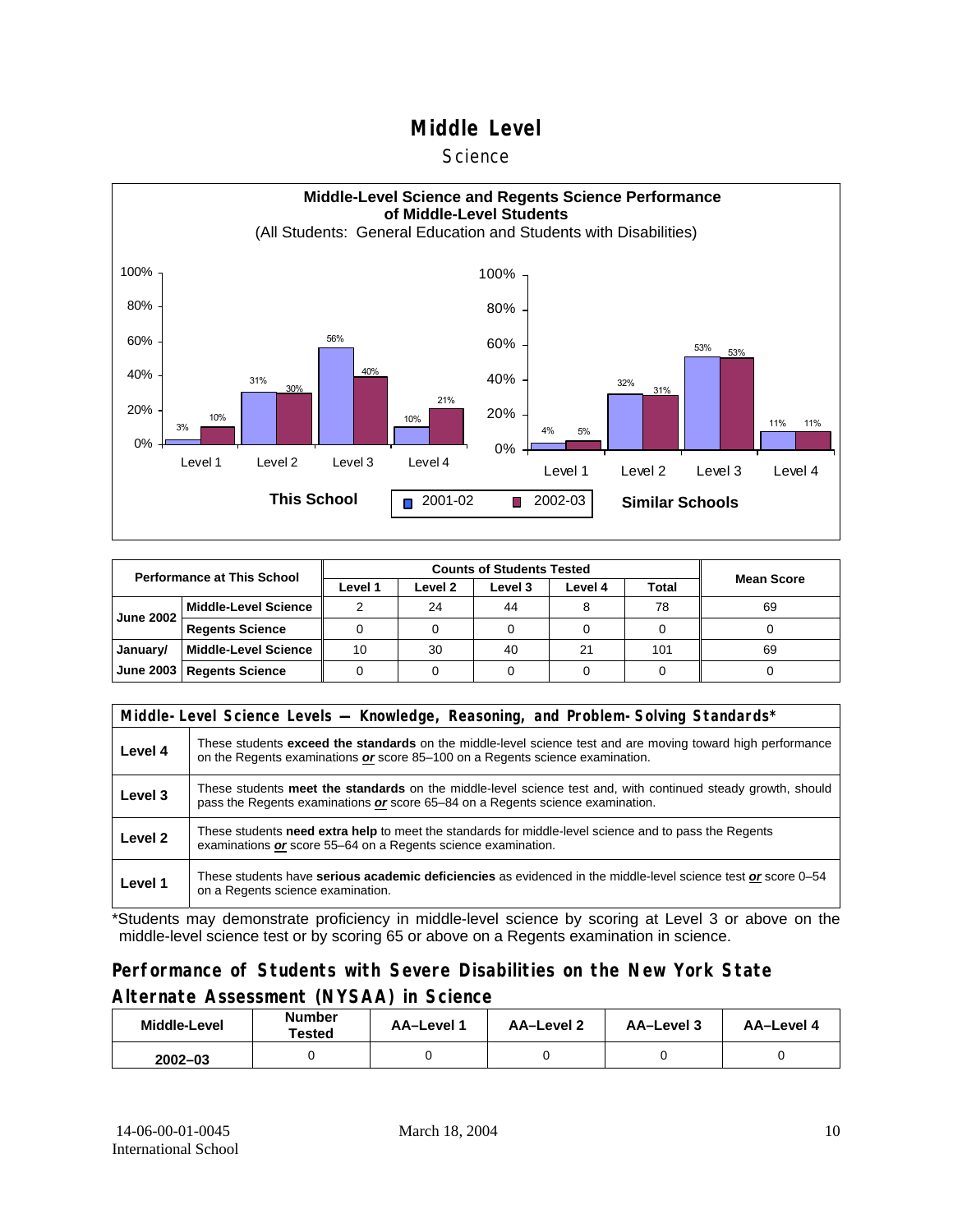# **Analysis of Student Subgroup Performance**

Historically, on State assessments the average performance of Black, Hispanic, and Native American students has been lower than that of White and Asian students. Similarly, students from lowincome families have not performed as well as those from higher income families. A high priority of the Board of Regents is to eliminate these gaps in student performance. In addition, Title I of the federal Elementary and Secondary Education Act includes explicit requirements "to ensure that students served by Title I are given the same opportunity to achieve to high standards and are held to the same high expectations as all students in each State."

This section of the school report card provides performance data for two years by racial/ethnic group, disability status, gender, English proficiency status, income level, and migrant status. The purpose of the student subgroup analyses is to determine if students who perform below the standards in any school tend to fall into particular groups, such as minority students, limited English proficient students, or economically disadvantaged students. If these analyses provide evidence that students in one of the groups achieve at a lower level than other students, the school and community should examine the reasons for this lower performance and make necessary changes in curriculum, instruction, and student support services to remedy these performance gaps. If your school did not report data for the 2002-03 school year for a subject and grade, a table showing data for subgroups in that subject and grade will not be included in the *Analysis*.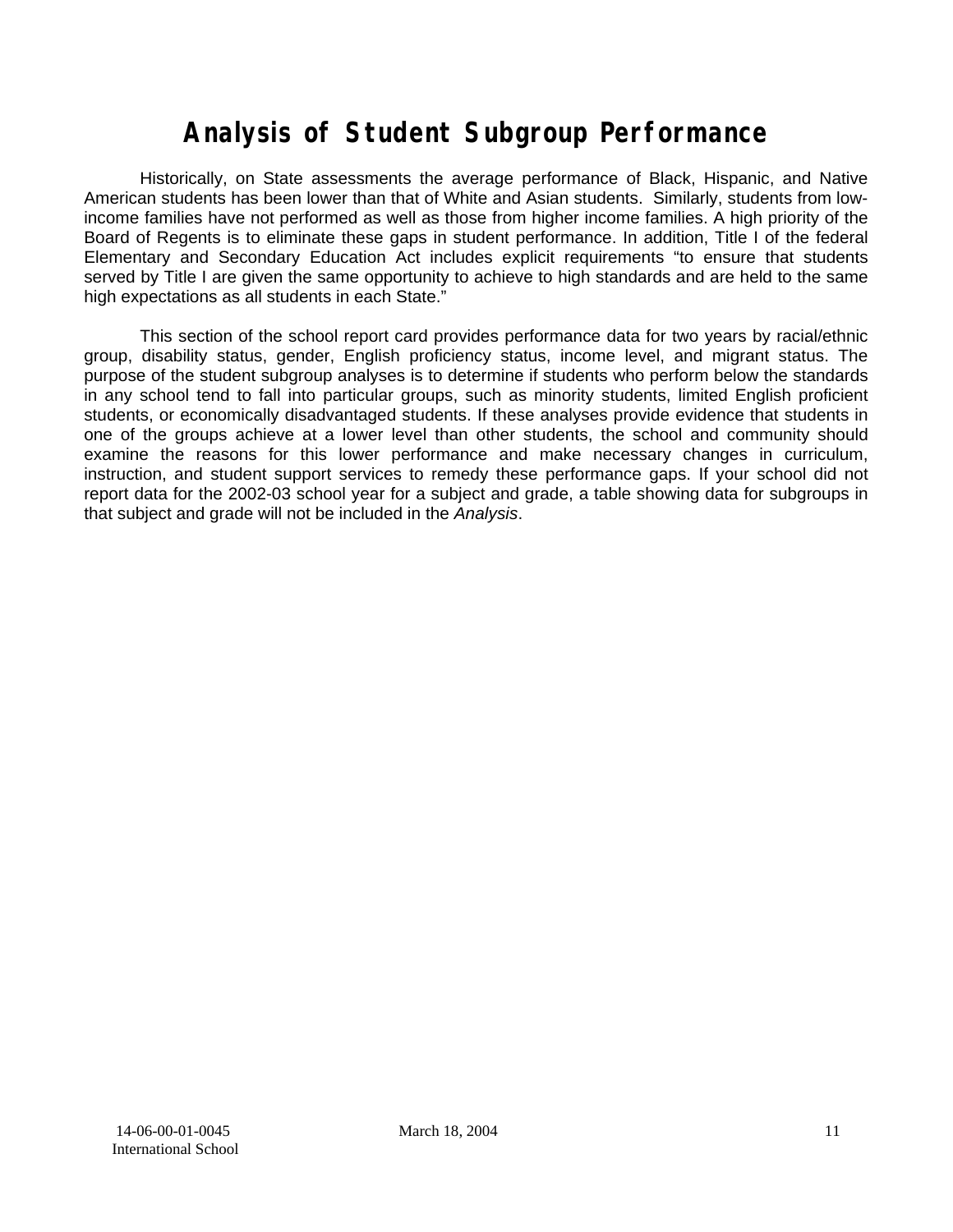## English Language Arts

|                                              |               |                                                                   | ◡<br>$2001 - 02$ |     | $2002 - 03$ |                                                                   |         |       |  |
|----------------------------------------------|---------------|-------------------------------------------------------------------|------------------|-----|-------------|-------------------------------------------------------------------|---------|-------|--|
| <b>Student Subgroup</b>                      | <b>Tested</b> | <b>Percentages of Tested</b><br><b>Students Scoring at Levels</b> |                  |     |             | <b>Percentages of Tested</b><br><b>Students Scoring at Levels</b> |         |       |  |
|                                              |               | $2 - 4$                                                           | $3 - 4$          | 4   |             | $2 - 4$                                                           | $3 - 4$ | 4     |  |
| <b>Results by Race/Ethnicity</b>             |               |                                                                   |                  |     |             |                                                                   |         |       |  |
| American Indian/Alaskan Native               | 0             | 0%                                                                | 0%               | 0%  | 2           | s                                                                 | s       | s     |  |
| <b>Black</b>                                 | 21            | 81%                                                               | 14%              | 0%  | 25          | 76%                                                               | 28%     | 4%    |  |
| Hispanic                                     | 13            | 85%                                                               | 31%              | 15% | 22          | 68%                                                               | 32%     | 0%    |  |
| Asian or Pacific Islander                    | 11            | 91%                                                               | 73%              | 0%  | 21          | 95%                                                               | 48%     | 10%   |  |
| White                                        | 19            | 95%                                                               | 47%              | 0%  | 15          | $\mathbf s$                                                       | s       | s     |  |
| Total                                        | 64            | 88%                                                               | 38%              | 3%  | 85          | 81%                                                               | 33%     | 4%    |  |
| Small Group Totals (s)                       | 0             | 0%                                                                | 0%               | 0%  | 17          | 88%                                                               | 24%     | 0%    |  |
| <b>Results by Disability Status</b>          |               |                                                                   |                  |     |             |                                                                   |         |       |  |
| General-education students                   | 56            | 91%                                                               | 43%              | 4%  | 64          | 89%                                                               | 41%     | 5%    |  |
| Students with disabilities                   | 8             | 63%                                                               | 0%               | 0%  | 21          | 57%                                                               | 10%     | $0\%$ |  |
| Total                                        | 64            | 88%                                                               | 38%              | 3%  | 85          | 81%                                                               | 33%     | 4%    |  |
| <b>Results by Gender</b>                     |               |                                                                   |                  |     |             |                                                                   |         |       |  |
| Female                                       | 36            | 86%                                                               | 33%              | 3%  | 42          | 88%                                                               | 48%     | 7%    |  |
| Male                                         | 28            | 89%                                                               | 43%              | 4%  | 43          | 74%                                                               | 19%     | 0%    |  |
| Total                                        | 64            | 88%                                                               | 38%              | 3%  | 85          | 81%                                                               | 33%     | 4%    |  |
| <b>Results by English Proficiency Status</b> |               |                                                                   |                  |     |             |                                                                   |         |       |  |
| English proficient                           | 51            | 88%                                                               | 39%              | 4%  | 66          | 82%                                                               | 41%     | 5%    |  |
| Limited English proficient                   | 13            | 85%                                                               | 31%              | 0%  | 19          | 79%                                                               | 5%      | 0%    |  |
| Total                                        | 64            | 88%                                                               | 38%              | 3%  | 85          | 81%                                                               | 33%     | 4%    |  |
| <b>Results by Income Level</b>               |               |                                                                   |                  |     |             |                                                                   |         |       |  |
| Economically disadvantaged                   | 47            | 87%                                                               | 36%              | 4%  | 70          | 83%                                                               | 30%     | 4%    |  |
| Not disadvantaged                            | 17            | 88%                                                               | 41%              | 0%  | 15          | 73%                                                               | 47%     | 0%    |  |
| Total                                        | 64            | 88%                                                               | 38%              | 3%  | 85          | 81%                                                               | 33%     | 4%    |  |
| <b>Results by Migrant Status</b>             |               |                                                                   |                  |     |             |                                                                   |         |       |  |
| Migrant family                               | $\mathbf 0$   | 0%                                                                | 0%               | 0%  | $\mathbf 0$ | 0%                                                                | 0%      | 0%    |  |
| Not migrant family                           | 64            | 88%                                                               | 38%              | 3%  | 85          | 81%                                                               | 33%     | 4%    |  |
| Total                                        | 64            | 88%                                                               | 38%              | 3%  | 85          | 81%                                                               | 33%     | 4%    |  |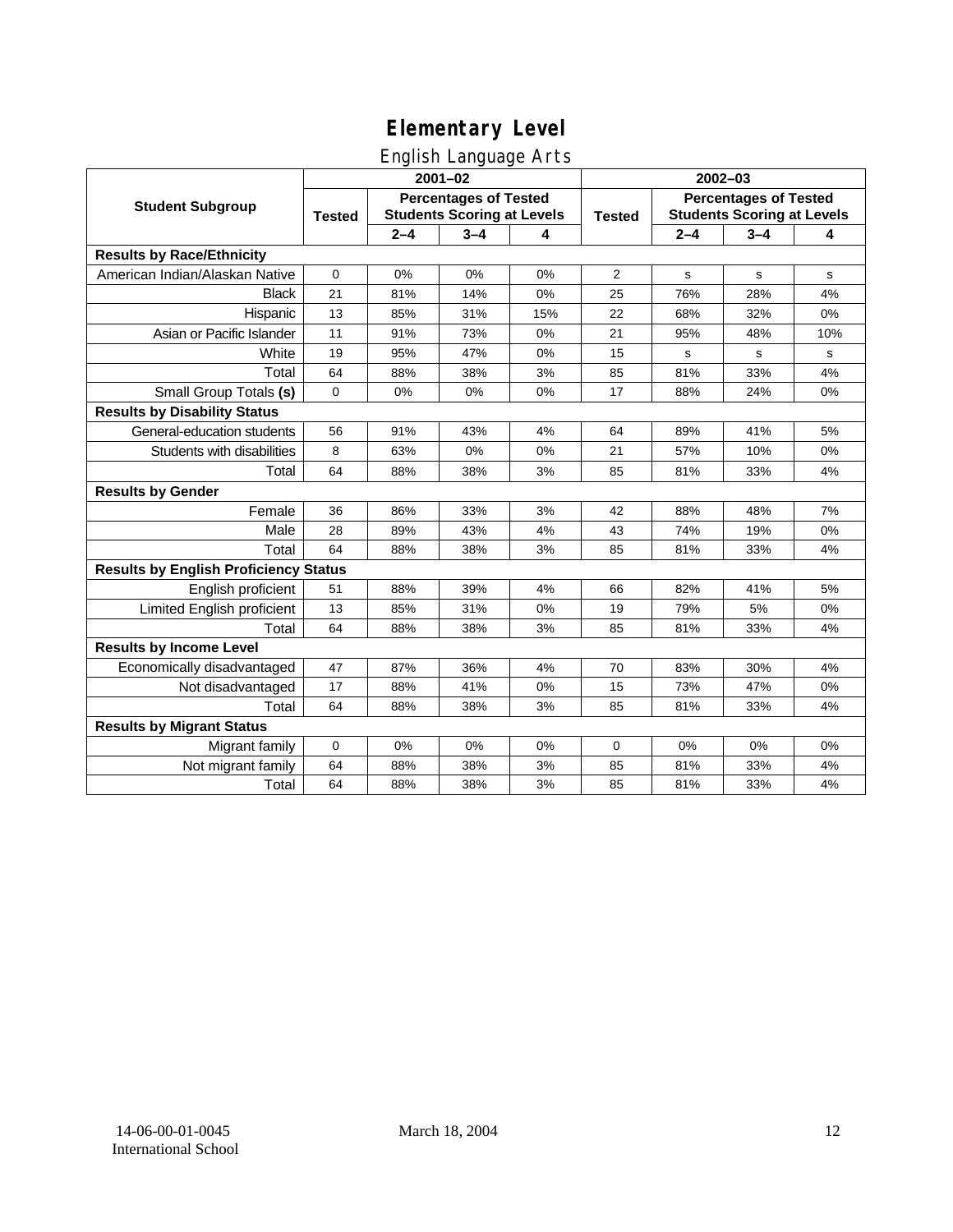### Mathematics

|                                              |                |                                                                   | $2001 - 02$ |     | $2002 - 03$    |                                                                   |                                                                                                                                                       |     |  |
|----------------------------------------------|----------------|-------------------------------------------------------------------|-------------|-----|----------------|-------------------------------------------------------------------|-------------------------------------------------------------------------------------------------------------------------------------------------------|-----|--|
| <b>Student Subgroup</b>                      | <b>Tested</b>  | <b>Percentages of Tested</b><br><b>Students Scoring at Levels</b> |             |     | <b>Tested</b>  | <b>Percentages of Tested</b><br><b>Students Scoring at Levels</b> |                                                                                                                                                       |     |  |
|                                              |                | $2 - 4$                                                           | $3 - 4$     | 4   |                | $2 - 4$                                                           | $3 - 4$<br>s<br>48%<br>s<br>92%<br>45%<br>59%<br>60%<br>66%<br>35%<br>59%<br>62%<br>57%<br>59%<br>70%<br>45%<br>59%<br>60%<br>56%<br>59%<br>0%<br>59% | 4   |  |
| <b>Results by Race/Ethnicity</b>             |                |                                                                   |             |     |                |                                                                   |                                                                                                                                                       |     |  |
| American Indian/Alaskan Native               | $\mathbf 0$    | 0%                                                                | 0%          | 0%  | $\overline{2}$ | s                                                                 |                                                                                                                                                       | s   |  |
| <b>Black</b>                                 | 20             | 90%                                                               | 60%         | 5%  | 31             | 84%                                                               |                                                                                                                                                       | 6%  |  |
| Hispanic                                     | 13             | 100%                                                              | 69%         | 31% | 23             | s                                                                 |                                                                                                                                                       | s   |  |
| Asian or Pacific Islander                    | 12             | 100%                                                              | 100%        | 50% | 24             | 100%                                                              |                                                                                                                                                       | 29% |  |
| White                                        | 19             | 100%                                                              | 79%         | 26% | 33             | 76%                                                               |                                                                                                                                                       | 9%  |  |
| Total                                        | 64             | 97%                                                               | 75%         | 25% | 113            | 87%                                                               |                                                                                                                                                       | 11% |  |
| Small Group Totals (s)                       | $\mathbf 0$    | 0%                                                                | 0%          | 0%  | 25             | 92%                                                               |                                                                                                                                                       | 0%  |  |
| <b>Results by Disability Status</b>          |                |                                                                   |             |     |                |                                                                   |                                                                                                                                                       |     |  |
| General-education students                   | 57             | 100%                                                              | 82%         | 28% | 90             | 86%                                                               |                                                                                                                                                       | 13% |  |
| Students with disabilities                   | $\overline{7}$ | 71%                                                               | 14%         | 0%  | 23             | 91%                                                               |                                                                                                                                                       | 0%  |  |
| Total                                        | 64             | 97%                                                               | 75%         | 25% | 113            | 87%                                                               |                                                                                                                                                       | 11% |  |
| <b>Results by Gender</b>                     |                |                                                                   |             |     |                |                                                                   |                                                                                                                                                       |     |  |
| Female                                       | 35             | 100%                                                              | 89%         | 20% | 53             | 91%                                                               |                                                                                                                                                       | 13% |  |
| Male                                         | 29             | 93%                                                               | 59%         | 31% | 60             | 83%                                                               |                                                                                                                                                       | 8%  |  |
| Total                                        | 64             | 97%                                                               | 75%         | 25% | 113            | 87%                                                               |                                                                                                                                                       | 11% |  |
| <b>Results by English Proficiency Status</b> |                |                                                                   |             |     |                |                                                                   |                                                                                                                                                       |     |  |
| English proficient                           | 51             | 96%                                                               | 73%         | 29% | 66             | 92%                                                               |                                                                                                                                                       | 14% |  |
| Limited English proficient                   | 13             | 100%                                                              | 85%         | 8%  | 47             | 79%                                                               |                                                                                                                                                       | 6%  |  |
| Total                                        | 64             | 97%                                                               | 75%         | 25% | 113            | 87%                                                               |                                                                                                                                                       | 11% |  |
| <b>Results by Income Level</b>               |                |                                                                   |             |     |                |                                                                   |                                                                                                                                                       |     |  |
| Economically disadvantaged                   | 49             | 96%                                                               | 71%         | 24% | 95             | 87%                                                               |                                                                                                                                                       | 9%  |  |
| Not disadvantaged                            | 15             | 100%                                                              | 87%         | 27% | 18             | 83%                                                               |                                                                                                                                                       | 17% |  |
| Total                                        | 64             | 97%                                                               | 75%         | 25% | 113            | 87%                                                               |                                                                                                                                                       | 11% |  |
| <b>Results by Migrant Status</b>             |                |                                                                   |             |     |                |                                                                   |                                                                                                                                                       |     |  |
| Migrant family                               | 0              | 0%                                                                | 0%          | 0%  | $\mathbf 0$    | 0%                                                                |                                                                                                                                                       | 0%  |  |
| Not migrant family                           | 64             | 97%                                                               | 75%         | 25% | 113            | 87%                                                               |                                                                                                                                                       | 11% |  |
| Total                                        | 64             | 97%                                                               | 75%         | 25% | 113            | 87%                                                               | 59%                                                                                                                                                   | 11% |  |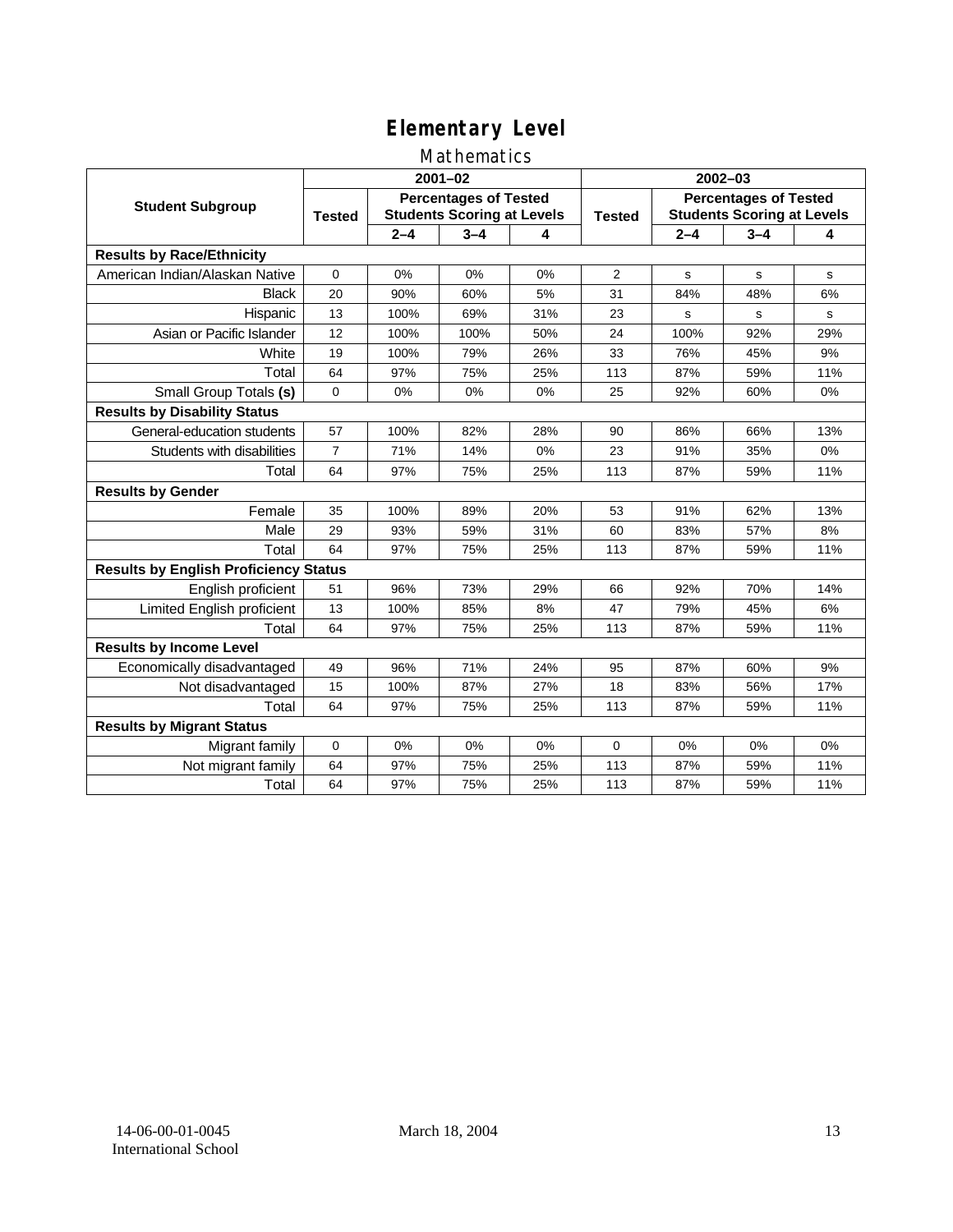### Science Multiple-Choice

|                                              | $2001 - 02$   |                                                                                              | $2002 - 03$    |                                                                                              |  |  |
|----------------------------------------------|---------------|----------------------------------------------------------------------------------------------|----------------|----------------------------------------------------------------------------------------------|--|--|
| <b>Student Subgroup</b>                      | <b>Tested</b> | <b>Percentages of</b><br><b>Tested</b><br><b>Students</b><br><b>Scoring above</b><br>the SDL | <b>Tested</b>  | <b>Percentages of</b><br><b>Tested</b><br><b>Students</b><br><b>Scoring above</b><br>the SDL |  |  |
| <b>Results by Race/Ethnicity</b>             |               |                                                                                              |                |                                                                                              |  |  |
| American Indian/Alaskan Native               | 0             | 0%                                                                                           | $\overline{2}$ | s                                                                                            |  |  |
| <b>Black</b>                                 | 22            | 45%                                                                                          | 30             | 50%                                                                                          |  |  |
| Hispanic                                     | 13            | 77%                                                                                          | 22             | s                                                                                            |  |  |
| Asian or Pacific Islander                    | 12            | 92%                                                                                          | 24             | 75%                                                                                          |  |  |
| White                                        | 19            | 68%                                                                                          | 32             | 31%                                                                                          |  |  |
| Total                                        | 66            | 67%                                                                                          | 110            | 49%                                                                                          |  |  |
| Small Group Totals (s)                       | $\mathbf 0$   | 0%                                                                                           | 24             | 46%                                                                                          |  |  |
| <b>Results by Disability Status</b>          |               |                                                                                              |                |                                                                                              |  |  |
| General-education students                   | 57            | 74%                                                                                          | 88             | 55%                                                                                          |  |  |
| Students with disabilities                   | 9             | 22%                                                                                          | 22             | 27%                                                                                          |  |  |
| Total                                        | 66            | 67%                                                                                          | 110            | 49%                                                                                          |  |  |
| <b>Results by Gender</b>                     |               |                                                                                              |                |                                                                                              |  |  |
| Female                                       | 37            | 68%                                                                                          | 50             | 56%                                                                                          |  |  |
| Male                                         | 29            | 66%                                                                                          | 60             | 43%                                                                                          |  |  |
| Total                                        | 66            | 67%                                                                                          | 110            | 49%                                                                                          |  |  |
| <b>Results by English Proficiency Status</b> |               |                                                                                              |                |                                                                                              |  |  |
| English proficient                           | 53            | 68%                                                                                          | 63             | 68%                                                                                          |  |  |
| Limited English proficient                   | 13            | 62%                                                                                          | 47             | 23%                                                                                          |  |  |
| Total                                        | 66            | 67%                                                                                          | 110            | 49%                                                                                          |  |  |
| <b>Results by Income Level</b>               |               |                                                                                              |                |                                                                                              |  |  |
| Economically disadvantaged                   | 50            | 64%                                                                                          | 93             | 47%                                                                                          |  |  |
| Not disadvantaged                            | 16            | 75%                                                                                          | 17             | 59%                                                                                          |  |  |
| Total                                        | 66            | 67%                                                                                          | 110            | 49%                                                                                          |  |  |
| <b>Results by Migrant Status</b>             |               |                                                                                              |                |                                                                                              |  |  |
| Migrant family                               | 0             | 0%                                                                                           | $\Omega$       | 0%                                                                                           |  |  |
| Not migrant family                           | 66            | 67%                                                                                          | 110            | 49%                                                                                          |  |  |
| Total                                        | 66            | 67%                                                                                          | 110            | 49%                                                                                          |  |  |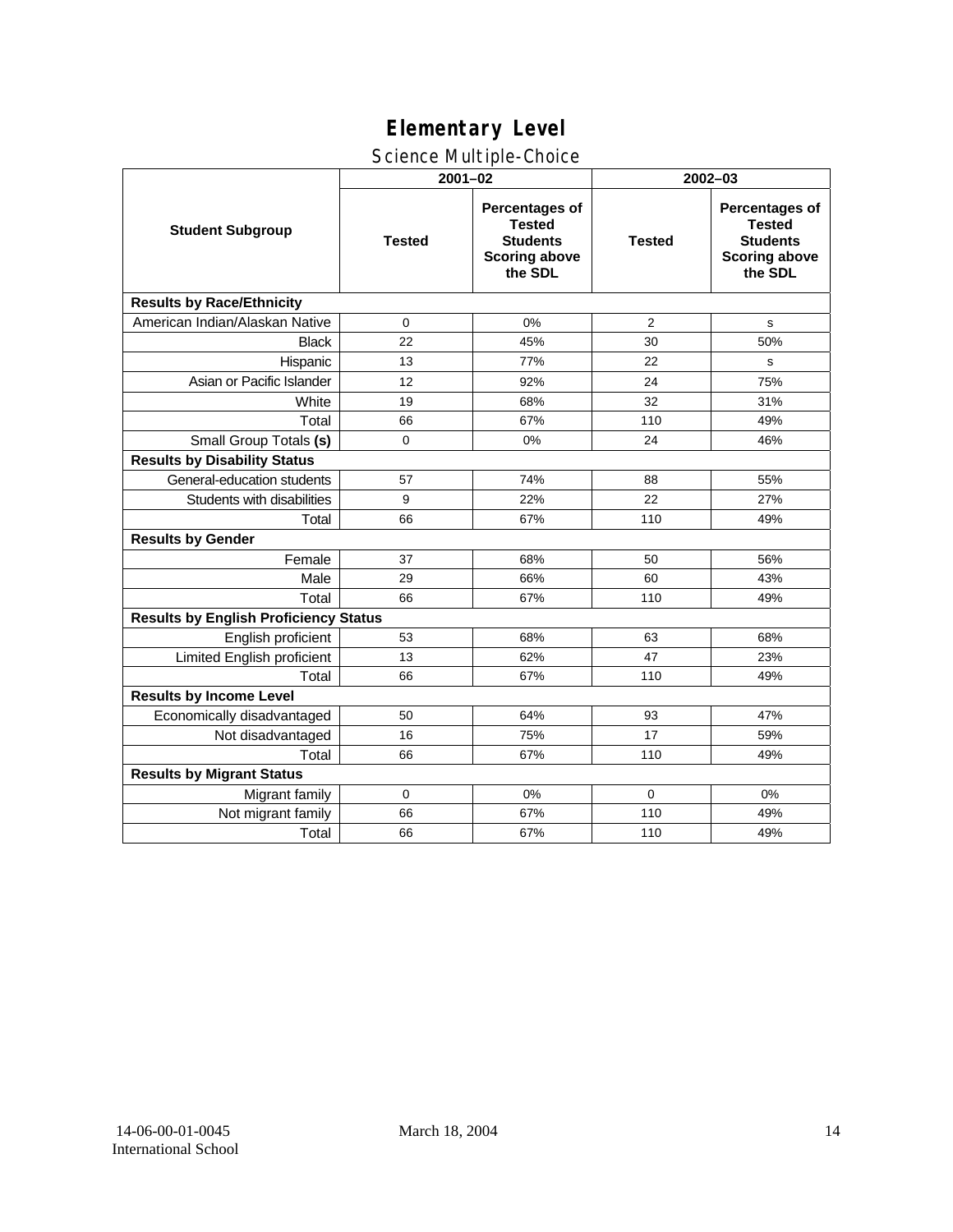## English Language Arts

|                                              |                |                                                                   | ັ<br>$2001 - 02$ |     | 2002-03                             |                                                                   |     |     |  |
|----------------------------------------------|----------------|-------------------------------------------------------------------|------------------|-----|-------------------------------------|-------------------------------------------------------------------|-----|-----|--|
| <b>Student Subgroup</b>                      | <b>Tested</b>  | <b>Percentages of Tested</b><br><b>Students Scoring at Levels</b> |                  |     |                                     | <b>Percentages of Tested</b><br><b>Students Scoring at Levels</b> |     |     |  |
|                                              |                | $2 - 4$                                                           | $3 - 4$          | 4   | <b>Tested</b><br>$2 - 4$<br>$3 - 4$ |                                                                   |     | 4   |  |
| <b>Results by Race/Ethnicity</b>             |                |                                                                   |                  |     |                                     |                                                                   |     |     |  |
| American Indian/Alaskan Native               | $\overline{2}$ | $\mathbf s$                                                       | $\mathbf s$      | s   | 1                                   | $\mathbf s$                                                       | s   | s   |  |
| <b>Black</b>                                 | 33             | 76%                                                               | 18%              | 0%  | 25                                  | 80%                                                               | 28% | 4%  |  |
| Hispanic                                     | 12             | 67%                                                               | 8%               | 0%  | 12                                  | s                                                                 | s   | s   |  |
| Asian or Pacific Islander                    | 8              | s                                                                 | s                | s   | 19                                  | 84%                                                               | 42% | 5%  |  |
| White                                        | 26             | 96%                                                               | 15%              | 4%  | 23                                  | 87%                                                               | 26% | 0%  |  |
| Total                                        | 81             | 83%                                                               | 20%              | 2%  | 80                                  | 83%                                                               | 29% | 3%  |  |
| Small Group Totals (s)                       | 10             | 90%                                                               | 50%              | 10% | 13                                  | 77%                                                               | 15% | 0%  |  |
| <b>Results by Disability Status</b>          |                |                                                                   |                  |     |                                     |                                                                   |     |     |  |
| General-education students                   | 61             | 92%                                                               | 26%              | 3%  | 69                                  | 90%                                                               | 33% | 3%  |  |
| Students with disabilities                   | 20             | 55%                                                               | 0%               | 0%  | 11                                  | 36%                                                               | 0%  | 0%  |  |
| Total                                        | 81             | 83%                                                               | 20%              | 2%  | 80                                  | 83%                                                               | 29% | 3%  |  |
| <b>Results by Gender</b>                     |                |                                                                   |                  |     |                                     |                                                                   |     |     |  |
| Female                                       | 37             | 78%                                                               | 27%              | 3%  | 44                                  | 84%                                                               | 32% | 2%  |  |
| Male                                         | 44             | 86%                                                               | 14%              | 2%  | 36                                  | 81%                                                               | 25% | 3%  |  |
| Total                                        | 81             | 83%                                                               | 20%              | 2%  | 80                                  | 83%                                                               | 29% | 3%  |  |
| <b>Results by English Proficiency Status</b> |                |                                                                   |                  |     |                                     |                                                                   |     |     |  |
| English proficient                           | 71             | 86%                                                               | 23%              | 3%  | 71                                  | 87%                                                               | 32% | 3%  |  |
| Limited English proficient                   | 10             | 60%                                                               | 0%               | 0%  | 9                                   | 44%                                                               | 0%  | 0%  |  |
| Total                                        | 81             | 83%                                                               | 20%              | 2%  | 80                                  | 83%                                                               | 29% | 3%  |  |
| <b>Results by Income Level</b>               |                |                                                                   |                  |     |                                     |                                                                   |     |     |  |
| Economically disadvantaged                   | 65             | 82%                                                               | 17%              | 2%  | 64                                  | 81%                                                               | 25% | 0%  |  |
| Not disadvantaged                            | 16             | 88%                                                               | 31%              | 6%  | 16                                  | 88%                                                               | 44% | 13% |  |
| Total                                        | 81             | 83%                                                               | 20%              | 2%  | 80                                  | 83%                                                               | 29% | 3%  |  |
| <b>Results by Migrant Status</b>             |                |                                                                   |                  |     |                                     |                                                                   |     |     |  |
| Migrant family                               | $\mathbf{1}$   | s                                                                 | ${\bf s}$        | s   | 0                                   | 0%                                                                | 0%  | 0%  |  |
| Not migrant family                           | 80             | s                                                                 | s                | s   | 80                                  | 83%                                                               | 29% | 3%  |  |
| Total                                        | 81             | 83%                                                               | 20%              | 2%  | 80                                  | 83%                                                               | 29% | 3%  |  |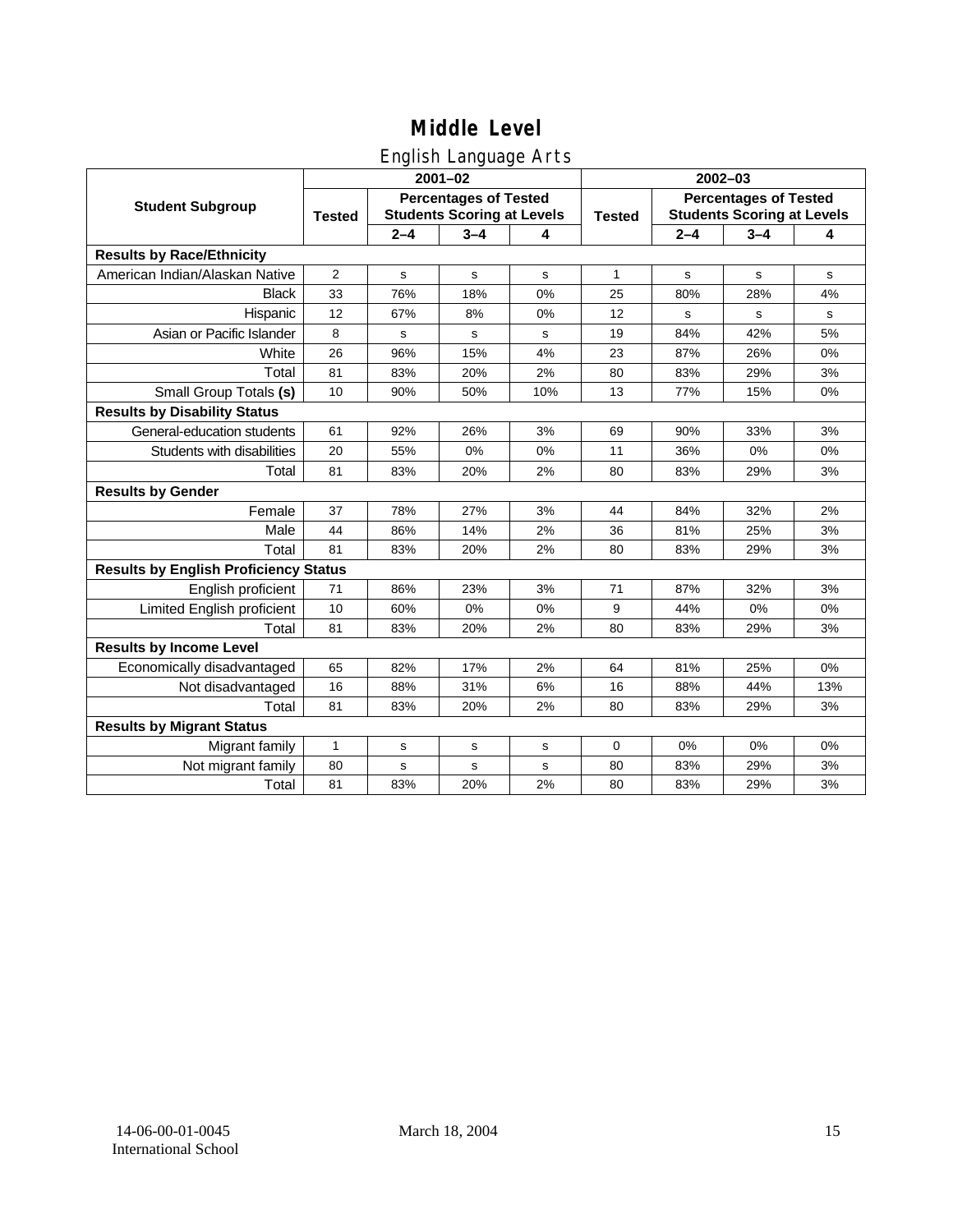### Mathematics

|                                              |                |                                                                   | $2001 - 02$ |     | $2002 - 03$   |                                                                   |                                                                                                                                                  |       |  |
|----------------------------------------------|----------------|-------------------------------------------------------------------|-------------|-----|---------------|-------------------------------------------------------------------|--------------------------------------------------------------------------------------------------------------------------------------------------|-------|--|
| <b>Student Subgroup</b>                      | <b>Tested</b>  | <b>Percentages of Tested</b><br><b>Students Scoring at Levels</b> |             |     | <b>Tested</b> | <b>Percentages of Tested</b><br><b>Students Scoring at Levels</b> |                                                                                                                                                  |       |  |
|                                              |                | $2 - 4$                                                           | $3 - 4$     | 4   |               | $2 - 4$                                                           | $3 - 4$<br>s<br>41%<br>s<br>75%<br>46%<br>47%<br>21%<br>53%<br>7%<br>47%<br>56%<br>38%<br>47%<br>55%<br>27%<br>47%<br>47%<br>45%<br>47%<br>$0\%$ | 4     |  |
| <b>Results by Race/Ethnicity</b>             |                |                                                                   |             |     |               |                                                                   |                                                                                                                                                  |       |  |
| American Indian/Alaskan Native               | $\overline{2}$ | s                                                                 | s           | s   | $\mathbf{1}$  | s                                                                 |                                                                                                                                                  | s     |  |
| <b>Black</b>                                 | 32             | 63%                                                               | 13%         | 3%  | 34            | 71%                                                               |                                                                                                                                                  | 3%    |  |
| Hispanic                                     | 12             | 50%                                                               | 8%          | 0%  | 13            | s                                                                 |                                                                                                                                                  | s     |  |
| Asian or Pacific Islander                    | 8              | s                                                                 | s           | s   | 20            | 100%                                                              |                                                                                                                                                  | 15%   |  |
| White                                        | 27             | 74%                                                               | 33%         | 0%  | 37            | 70%                                                               |                                                                                                                                                  | 3%    |  |
| Total                                        | 81             | 68%                                                               | 27%         | 2%  | 105           | 75%                                                               |                                                                                                                                                  | 5%    |  |
| Small Group Totals (s)                       | 10             | 90%                                                               | 80%         | 10% | 14            | 64%                                                               |                                                                                                                                                  | 0%    |  |
| <b>Results by Disability Status</b>          |                |                                                                   |             |     |               |                                                                   |                                                                                                                                                  |       |  |
| General-education students                   | 61             | 84%                                                               | 36%         | 3%  | 91            | 82%                                                               |                                                                                                                                                  | 5%    |  |
| Students with disabilities                   | 20             | 20%                                                               | 0%          | 0%  | 14            | 29%                                                               |                                                                                                                                                  | $0\%$ |  |
| Total                                        | 81             | 68%                                                               | 27%         | 2%  | 105           | 75%                                                               |                                                                                                                                                  | 5%    |  |
| <b>Results by Gender</b>                     |                |                                                                   |             |     |               |                                                                   |                                                                                                                                                  |       |  |
| Female                                       | 37             | 73%                                                               | 22%         | 0%  | 50            | 86%                                                               |                                                                                                                                                  | 8%    |  |
| Male                                         | 44             | 64%                                                               | 32%         | 5%  | 55            | 65%                                                               |                                                                                                                                                  | 2%    |  |
| Total                                        | 81             | 68%                                                               | 27%         | 2%  | 105           | 75%                                                               |                                                                                                                                                  | 5%    |  |
| <b>Results by English Proficiency Status</b> |                |                                                                   |             |     |               |                                                                   |                                                                                                                                                  |       |  |
| English proficient                           | 70             | 71%                                                               | 30%         | 3%  | 75            | 83%                                                               |                                                                                                                                                  | 7%    |  |
| Limited English proficient                   | 11             | 45%                                                               | 9%          | 0%  | 30            | 57%                                                               |                                                                                                                                                  | 0%    |  |
| Total                                        | 81             | 68%                                                               | 27%         | 2%  | 105           | 75%                                                               |                                                                                                                                                  | 5%    |  |
| <b>Results by Income Level</b>               |                |                                                                   |             |     |               |                                                                   |                                                                                                                                                  |       |  |
| Economically disadvantaged                   | 66             | 65%                                                               | 24%         | 3%  | 83            | 75%                                                               |                                                                                                                                                  | 5%    |  |
| Not disadvantaged                            | 15             | 80%                                                               | 40%         | 0%  | 22            | 77%                                                               |                                                                                                                                                  | 5%    |  |
| Total                                        | 81             | 68%                                                               | 27%         | 2%  | 105           | 75%                                                               |                                                                                                                                                  | 5%    |  |
| <b>Results by Migrant Status</b>             |                |                                                                   |             |     |               |                                                                   |                                                                                                                                                  |       |  |
| Migrant family                               | 1              | s                                                                 | $\mathbf s$ | s   | $\Omega$      | 0%                                                                |                                                                                                                                                  | 0%    |  |
| Not migrant family                           | 80             | s                                                                 | $\mathbf s$ | s   | 105           | 75%                                                               | 47%                                                                                                                                              | 5%    |  |
| Total                                        | 81             | 68%                                                               | 27%         | 2%  | 105           | 75%                                                               | 47%                                                                                                                                              | 5%    |  |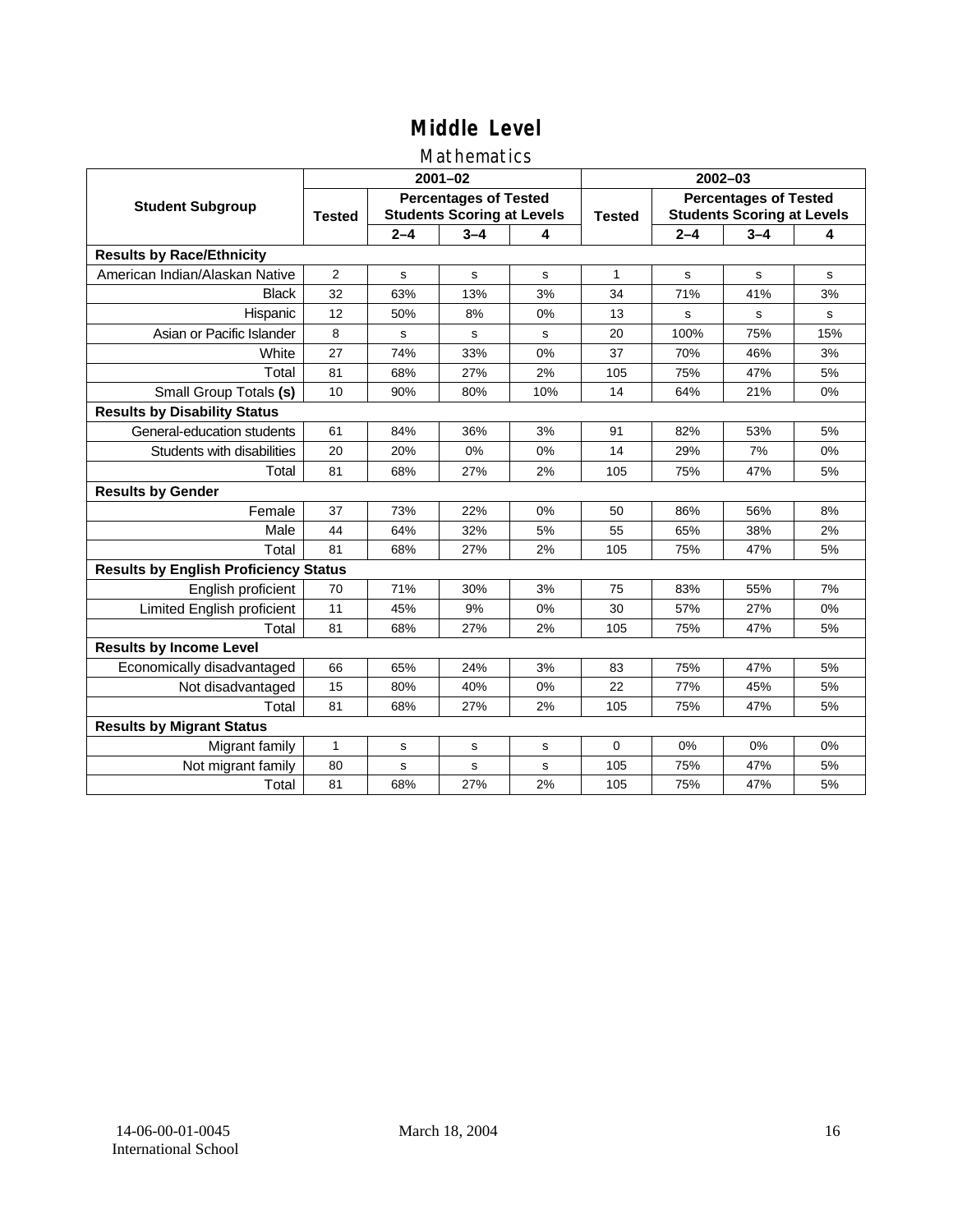### Science

|                                              |                                                                                    |             | $2001 - 02$ |       | $2002 - 03$   |                                                                   |         |     |  |
|----------------------------------------------|------------------------------------------------------------------------------------|-------------|-------------|-------|---------------|-------------------------------------------------------------------|---------|-----|--|
| <b>Student Subgroup</b>                      | <b>Percentages of Tested</b><br><b>Students Scoring at Levels</b><br><b>Tested</b> |             |             |       | <b>Tested</b> | <b>Percentages of Tested</b><br><b>Students Scoring at Levels</b> |         |     |  |
|                                              |                                                                                    | $2 - 4$     | $3 - 4$     | 4     |               | $2 - 4$                                                           | $3 - 4$ | 4   |  |
| <b>Results by Race/Ethnicity</b>             |                                                                                    |             |             |       |               |                                                                   |         |     |  |
| American Indian/Alaskan Native               | $\overline{2}$                                                                     | s           | s           | s     | $\mathbf{1}$  | s                                                                 | s       | s   |  |
| <b>Black</b>                                 | 30                                                                                 | 97%         | 60%         | 7%    | 32            | 88%                                                               | 53%     | 16% |  |
| Hispanic                                     | 12                                                                                 | 100%        | 58%         | 0%    | 13            | s                                                                 | s       | s   |  |
| Asian or Pacific Islander                    | 8                                                                                  | s           | s           | s     | 20            | 100%                                                              | 90%     | 55% |  |
| White                                        | 26                                                                                 | 96%         | 69%         | 8%    | 35            | 89%                                                               | 51%     | 14% |  |
| Total                                        | 78                                                                                 | 97%         | 67%         | 10%   | 101           | 90%                                                               | 60%     | 21% |  |
| Small Group Totals (s)                       | 10                                                                                 | 100%        | 90%         | 40%   | 14            | 86%                                                               | 57%     | 0%  |  |
| <b>Results by Disability Status</b>          |                                                                                    |             |             |       |               |                                                                   |         |     |  |
| General-education students                   | 60                                                                                 | 100%        | 83%         | 13%   | 88            | 92%                                                               | 67%     | 24% |  |
| Students with disabilities                   | $\overline{18}$                                                                    | 89%         | 11%         | $0\%$ | 13            | 77%                                                               | 15%     | 0%  |  |
| Total                                        | 78                                                                                 | 97%         | 67%         | 10%   | 101           | 90%                                                               | 60%     | 21% |  |
| <b>Results by Gender</b>                     |                                                                                    |             |             |       |               |                                                                   |         |     |  |
| Female                                       | $\overline{36}$                                                                    | 94%         | 69%         | 8%    | 50            | 98%                                                               | 62%     | 26% |  |
| Male                                         | 42                                                                                 | 100%        | 64%         | 12%   | 51            | 82%                                                               | 59%     | 16% |  |
| Total                                        | 78                                                                                 | 97%         | 67%         | 10%   | 101           | 90%                                                               | 60%     | 21% |  |
| <b>Results by English Proficiency Status</b> |                                                                                    |             |             |       |               |                                                                   |         |     |  |
| English proficient                           | 67                                                                                 | 97%         | 72%         | 12%   | 72            | 96%                                                               | 75%     | 29% |  |
| <b>Limited English proficient</b>            | 11                                                                                 | 100%        | 36%         | 0%    | 29            | 76%                                                               | 24%     | 0%  |  |
| Total                                        | 78                                                                                 | 97%         | 67%         | 10%   | 101           | 90%                                                               | 60%     | 21% |  |
| <b>Results by Income Level</b>               |                                                                                    |             |             |       |               |                                                                   |         |     |  |
| Economically disadvantaged                   | 64                                                                                 | 97%         | 67%         | 8%    | 80            | 89%                                                               | 59%     | 18% |  |
| Not disadvantaged                            | 14                                                                                 | 100%        | 64%         | 21%   | 21            | 95%                                                               | 67%     | 33% |  |
| Total                                        | 78                                                                                 | 97%         | 67%         | 10%   | 101           | 90%                                                               | 60%     | 21% |  |
| <b>Results by Migrant Status</b>             |                                                                                    |             |             |       |               |                                                                   |         |     |  |
| Migrant family                               | 1                                                                                  | s           | s           | s     | 0             | $0\%$                                                             | 0%      | 0%  |  |
| Not migrant family                           | $\overline{77}$                                                                    | $\mathbf s$ | s           | s     | 101           | 90%                                                               | 60%     | 21% |  |
| Total                                        | $\overline{78}$                                                                    | 97%         | 67%         | 10%   | 101           | 90%                                                               | 60%     | 21% |  |